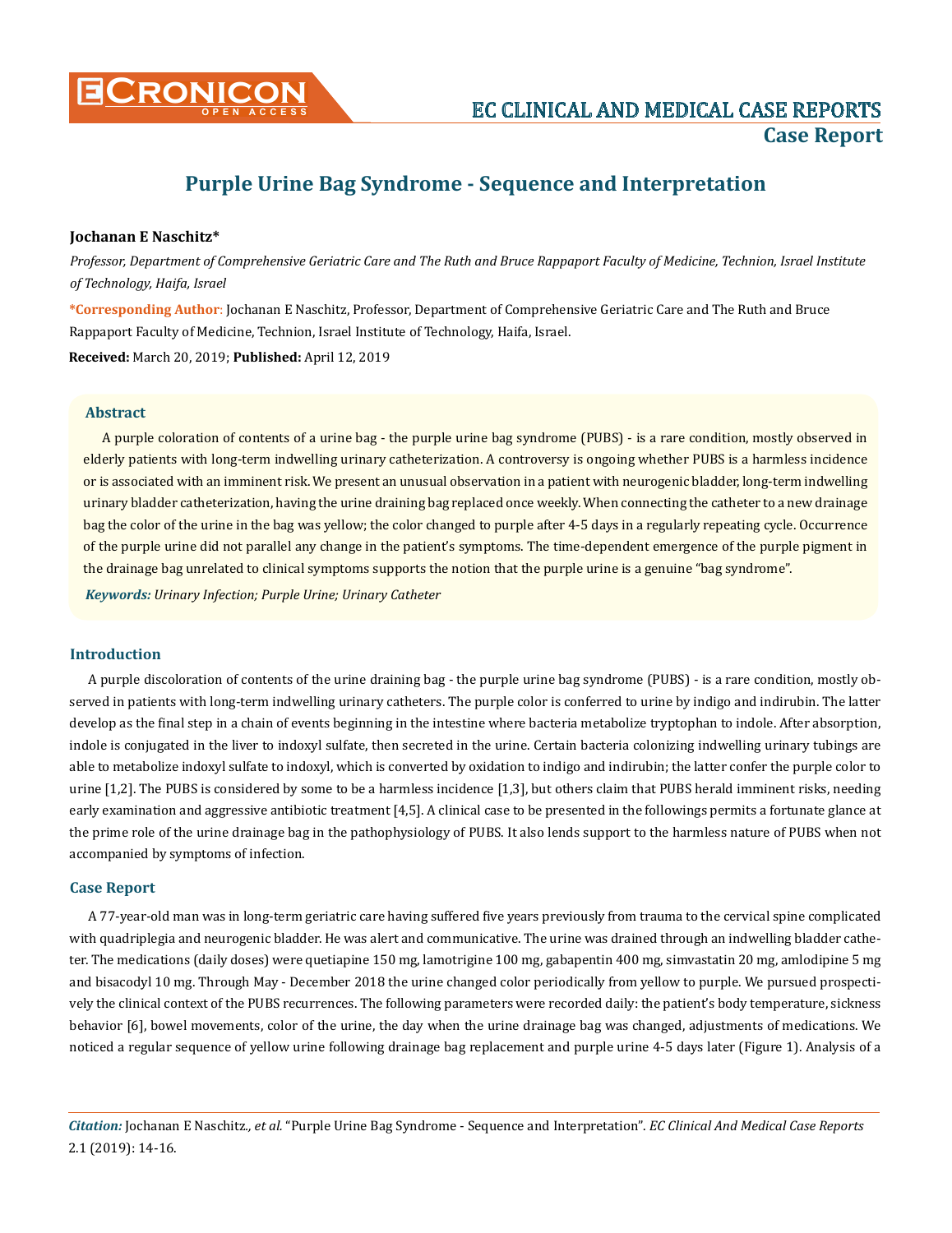urine sample taken from the catheter showed pH 7.5, leukocyte esterase +++, nitrite negative. Throughout the study period the patient's medication was not modified, no sickness behavior or fever occurred, the patient did not receive antibiotics, and there was no correlation between bowel movements and PUBS. Results of routine laboratory tests including complete blood count, kidney and hepatic function tests, the C reactive protein were within the normal range. So, PUBS appeared not to be related to any significant infection.



| <b>December</b>           | 4                 | 5           | 6              | $\mathbf{8}$   | $\overline{9}$ | 10             | 11             | 12           | 13             | 14          | 15          | 16          | 17           | 18          | 19             | 20          | 23        |
|---------------------------|-------------------|-------------|----------------|----------------|----------------|----------------|----------------|--------------|----------------|-------------|-------------|-------------|--------------|-------------|----------------|-------------|-----------|
| U. color                  | Y/P<br>strat<br>a | P           | P              | Y              | Y              | Y              | Y              | Y            | P              | P           |             | Y           | Y            | P           | P              | P           | Y         |
| Stools                    | E                 |             | N              | N              |                |                | $\mathsf{N}$   |              |                |             | E           | N           |              | E           | D              | D           |           |
| Drainage<br>bag<br>change |                   |             |                | $+$            |                |                |                |              |                |             | $\ddot{}$   |             |              |             |                |             | $\ddot{}$ |
| Fever                     | $\overline{0}$    | $\mathbf 0$ | $\overline{0}$ | $\overline{0}$ | $\overline{0}$ | $\overline{0}$ | $\overline{0}$ | $\mathbf{0}$ | $\overline{0}$ | $\mathbf 0$ | $\mathbf 0$ | $\mathbf 0$ | $\mathbf{0}$ | $\mathbf 0$ | $\overline{0}$ | $\mathbf 0$ |           |

*Figure 1***:** *Right - yellow urine on the day following changing the urine drainage bag; left - purple urine on day 5 (notice that the urine in the tubing at entrance to the collecting bag is clear). B: Urine color in relation to once weekly replacement of the drainage bag. P: Purple Urine, Y: Yellow Urine, G: Green Urine, N: Normal Stool, D: Diarrhea, E: Stool after Enema.*

*B*

## **Discussion**

Observations in this patient lend support to facts mostly recognized in the literature. First, PUBS is associated with chronic urinary catheterization [1,2]. Second, PUBS is not in need of a clinical infection [1,3]. Third, the purple urine appears not in the catheter but in the drainage bag [1-5]; a higher bacterial load in the urine favors the appearance of PUBS [4]. The time-dependent emergence of the purple pigment in the drainage bag notice in this patient, as to our knowledge, has not been reported before. Several days were necessary after changing the drainage bag for shifting the urine color from yellow to purple. This might indicate that bacterial colonizers in the patient's urinary tract and catheter, those who produce indigo and indirubin, were in low numbers. Only after the bacteria multiplied on the internal surface of the drainage bag was a critical number reached, to make the reaction visible as the shift in urine color.

*Citation:* Jochanan E Naschitz*., et al.* "Purple Urine Bag Syndrome - Sequence and Interpretation". *EC Clinical And Medical Case Reports*  2.1 (2019): 14-16.

15